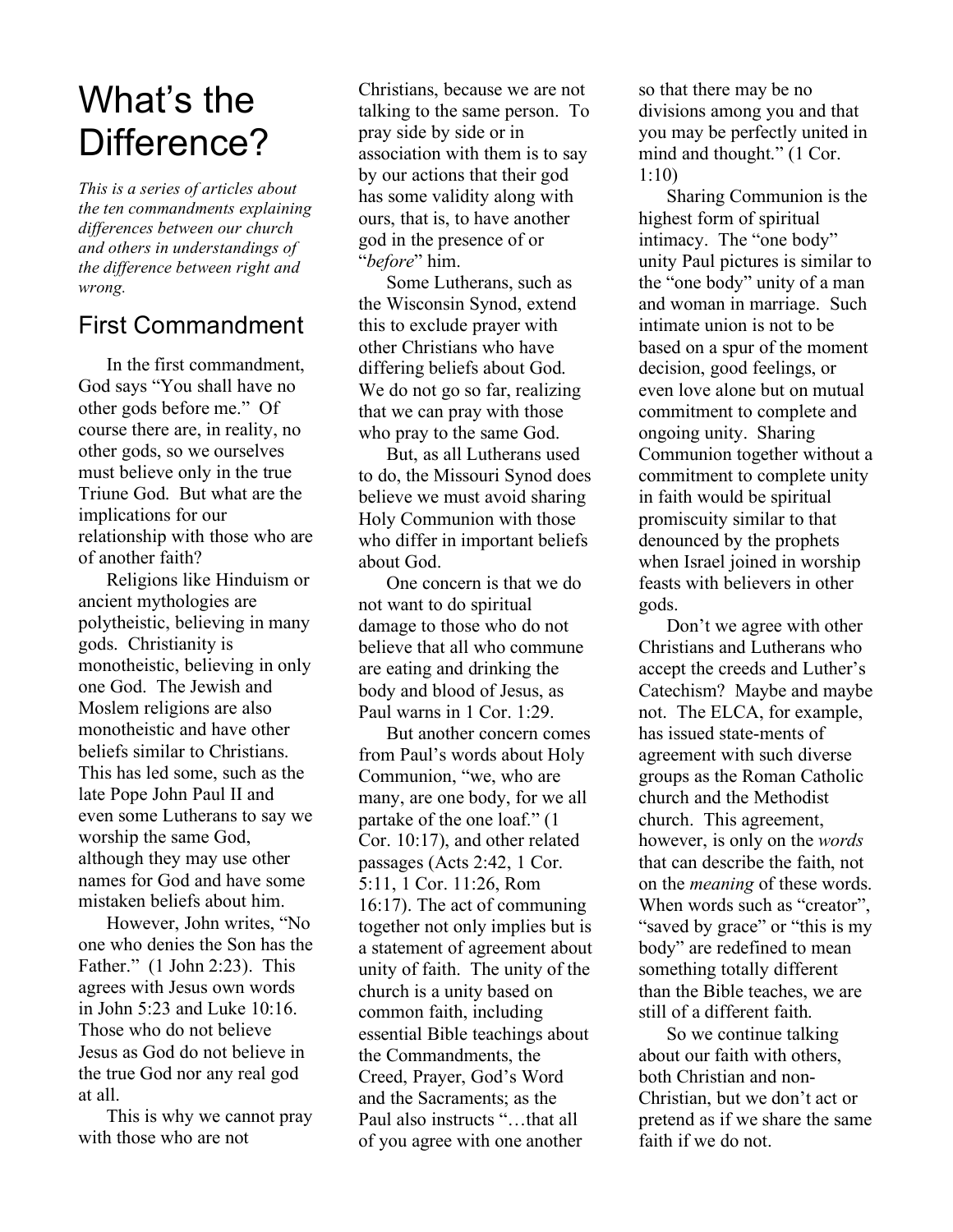## Second Commandment

The main difference between Lutherans and other Christians concerning the second commandment is the commandment itself. There are actually several different ways of dividing and number-ing the Ten Commandments. The Bible refers to ten but never identifies which first, second, third, etc. There are two main ways Christians number them, and neither is exactly the way Jews do.

Jews call them the "ten words." The first "word" is "I am the Lord your God, who brought you out of Egypt, out of the land of slavery." followed by "You shall have no other God's before me."

In the Bible, the Ten Commandments are found in Exod. 20 and Deut. 5. In both places, the next verses read, "You shall not make for yourself an idol in the form of anything in heaven above or on the earth beneath or in the waters below. You shall not bow down to them or worship them; for I the Lord your God am a jealous God, punishing the children for the sin of the fathers to the third and fourth generation of those who hate me, but showing love to a thousand generations of those who love me and keep my commandments. You shall not misuse the name of the Lord your God, for the Lord will not hold anyone guiltless who misuses his name."

Included here is the often misnamed "conclusion of the commandments", which is actually at the beginning of the commandments, but is rightly taken to refer to all of them. Also included are other words further explaining the commandments themselves.

In early Christian history, the eastern churches identified as the second commandment the words "you shall not make for yourself an idol," often translated, "You shall not make any graven images". This is why, Eastern Orthodox churches, while they are full painted icons, have no three dimensional statues or "graven images".

St. Augustine described the way of dividing the commandments used in western churches. Here, the second commandment was "You shall not misuse the name of the Lord your God". Roman Catholic churches, which follow this numbering, are full of statues.

So, what was the understanding of the Jews and Jesus himself? God himself in Exod. 25 specifically tells Israel to make graven images: the two cherubim, or angels for the top of the ark of the covenant, placed in the very holiest place of the temple. But they themselves were not worshipped. Later in Exod. 32, the people made the golden calf for themselves and did worship it, which was wrong. Solomon, who under-stood the difference, also had bronze oxen made to hold up the wash basin in the temple, but they were not worshipped.

By Jesus birth, Jews, not wanting to take the name of

the Lord in vain, simply avoided speaking his name at all, and similarly completely prohibited graven images.

At the time of the Reformation, Luther, an Augustinian monk, continued the centuries old pattern of the commandments in the western church. So, in Lutheran churches you may often see statues, including the body of Christ ("corpus") on the cross. These are useful symbols and teaching tools, but not something we worship. We worship God himself, who is known through his "name".

Others however, including Calvin and Zwingli, chose to adopt the eastern version of the commandments. Some churches of this tradition are completely bare and plain, with no images at all.

All Christian groups, except Roman Catholics and Lutherans, follow this other system of numbering the commandments. This is reflected in the way the verses are divided and numbered in Exod. 20 and Deut. 5, since the Bible was divided into verses in 1560 by a Calvinist. This is also why, if you will look carefully at almost any plaque or picture of the Ten Commandments written out, they will not be the ones you memorized from the catechism.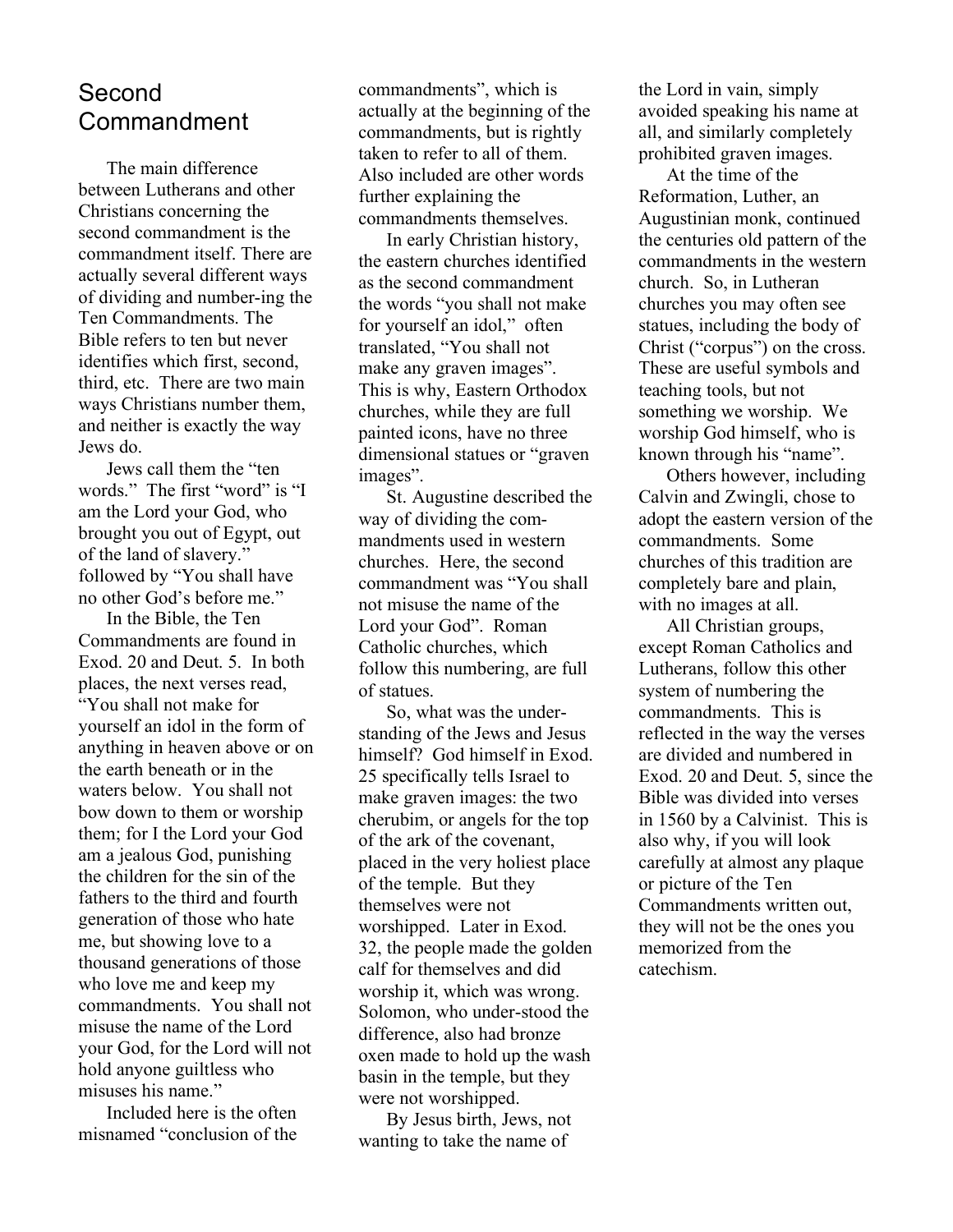#### Third Commandment

There are two differences between Lutherans and some other Christians in our understanding of the third commandment (beside the numbering, explained in last month's article). These are which day is the Sabbath Day and what it means to keep it holy.

Ask just about any Christian what day is the Sabbath day, and they will tell you it is Sunday. This is not exactly right. God is quite clear in Ex. 20:10 and Deut. 5:14 that it is the seventh day of the week. Check your calendar and you will see that is Saturday. He is also clear about the reason. It is because God created everything complete and perfect in six days and so on the seventh day he rested.

The word "Sabbath" is simply the Hebrew word for "rest". God commanded Israel to rest from their work on the seventh day to remind them that they had everything they needed not because they worked so hard but because God himself provided it. While the Sabbath provided an opportunity to stop and think about God, it was not originally a day of worship. That was done on any day or on special days such as Passover, etc.

By New Testament times, Sabbath rest was strictly enforced and there was regular worship in the Synagogues each Sabbath, focused on reading God's Word.

So, why do Christians worship on Sunday? This is because on this day God finished something even more wonderful than providing for our physical life in creation. He finished providing spiritual life in his new creation through Jesus Resurrection "on the first day of the week". So believers in the early church began the practice of meeting for worship and Holy Communion on the first day of the week (Acts 20:7), also called the "Lord's Day" (Rev. 1:10)

Are Christians still obligated to rest on Saturday? Jesus didn't think so. One of the main reasons he was opposed by Jewish leaders was that he and his disciples did miracles and other "work" on the Sabbath. Jesus pointed out that his Father was still working and so he was too. Paul writes, <sup>16</sup> Therefore do not let anyone judge you by what you eat or drink, or with regard to a religious festival, a New Moon celebration or a Sabbath day.  $17$  These are a shadow of the things that were to come; the reality, however, is found in Christ." (Co. 2:16-17)

We find our real rest not in a day on which we sit around but in Christ who says "Come to me, all you who are weary and burdened, and I will give you rest." And how do we meet Jesus and spend time in his rest? It is in his word and sacraments, which we find in worship. Luther explains that we keep the "rest" day holy when we honor God's word and gladly hear and learn it.

Some Christians, such as Seventh Day Adventists, insist on Saturday worship and keeping other ritual regulations of the Old Testament. Some have even printed calendars on which Sunday is the seventh day of the week! Years ago the Roman Catholic Pope simply declared that the Sabbath was moved to Sunday. Some cults therefore claim that all who worship on Sunday have been deceived by the Pope who has changed God's word. May Christians assume the non-Lutheran teaching that it is wrong to work on Sunday.

Lutherans make it a priority to stop work and worship, usually on Sundays, not because we have to but because we want to. Christ, by his death and resurrection has set us free from the law so we are free to worship on any day and in every day, finding rest and refreshment in God's word which gives us all we need for life. Each special day of worship reminds us of something special God has done for us. Every Sunday is a little Easter on which we get a foretaste of our resurrection in heaven.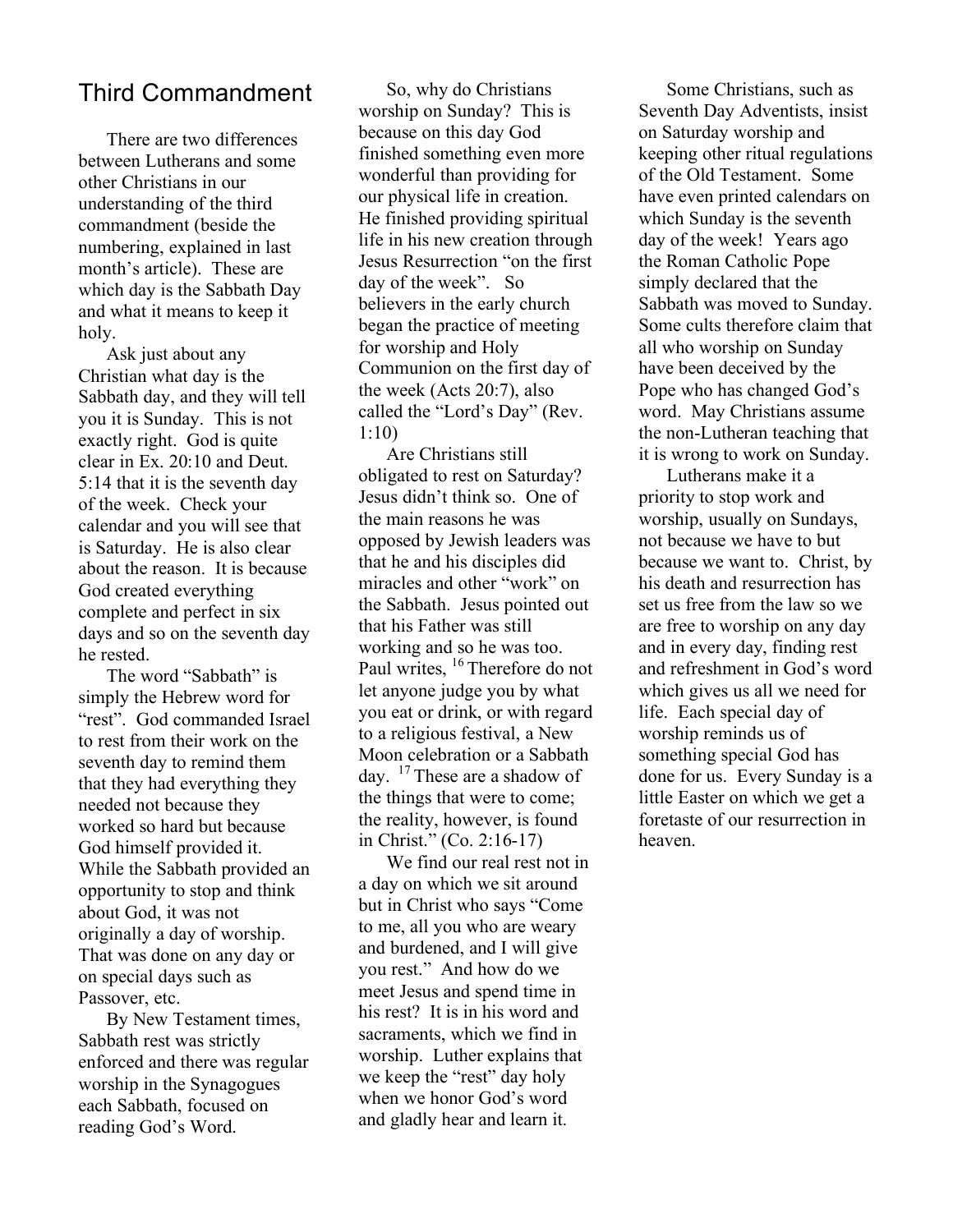#### 4th Commandment

The fourth commandment instructs us to honor our father and mother. It applies not only to parents in the home but also to other authorities such as teachers in school, church leaders, government, employers, etc. The difference between Lutherans and some other Christians in the application of this commandment, is our view of the Christian's relationship with the civil government.

Old Testament Israel was governed by a "Theocracy". It was expected that all citizens of the nation also held to the faith of Israel. The role of the king was distinct from the role of priests, but God gave specific rules for both.

In the New Testament, Israel was under Roman occupation and there was a clear distinction between church and state. Still, Paul wrote to the Romans, "The authorities that exist have been established by God… For he is God's servant to do you good. But if you do wrong, be afraid, for he does not bear the sword for nothing. He is God's servant, an agent of wrath to bring punishment on the wrong doer. (Rom. 13:1, 4).

It is noteworthy that when Paul wrote this, the Roman government of the day was definitely non-Christian and even persecuted Christians. At times believers had to apply to the government words originally spoken to religious leaders, "We must obey God rather than men." (Acts 5:29)

After Constantine ended official persecution, church and state became closely intertwined. At times the state held power to control the church and at times the church controlled the state.

Luther, following Paul's words to the Romans and other passages, taught what is called the doctrine of the "two kingdoms". His kingdom of the right hand is the church, which works by grace, and to which he gives power to forgive sins and give eternal salvation through the gospel. The civil state, God's kingdom of the left hand, does not have these powers, yet it too is a gift to us from God and used by him as his servant, whether the rulers are themselves Christians or not, as in the case of Rome, Babylon and Persia.

The church's role is to give inner peace and righteousness, which comes only through faith in the gospel. The state's role is to establish outward peace and obedience by enforcing laws using force. The church has no place in doing the one and the state has no place in doing the other but both are used by God for our benefit and are responsible directly to God, though not to each other.

Around the time of the Lutheran Reformation in Germany, Ulrich Zwingli led a reform movement in Geneva, Switzerland. His followers gained control not only of the church, but also government. Zwingli and others also led military campaigns to win political freedom.

Soon there were wars between rulers who supported Lutheran teachings and those who backed Roman Catholic or Zwingli's "Reformed" teachings. In the end, peace was brought by a compromise based on the assumption that all those ruled by each prince would be the same religion as that prince. Some Lutherans who did not want to compromise their faith came to America and founded the Missouri Synod.

In America, some colonies, such as Puritans in Massachusetts, followed the model of Geneva in which the church ran the government. Others had religious freedom.

Today, churches more influenced by reformed teachings are more apt to simplistically identify whole nations with a single religion, as when America is called a "Christian county". They may expect government to be subject to the church teachings and expect the government will have an influence on religion.

Some, such as the Amish, believe that Christians should not participate in government. Some are pacifists, believing that countries should not go to war or Christians should not join the military. Some believe it is immoral for the government to enforce capital punishment. Lutherans, understanding Paul's words that the government "does not bear the sword in vain," recognize that God himself gives the government such authority and power as his own representative.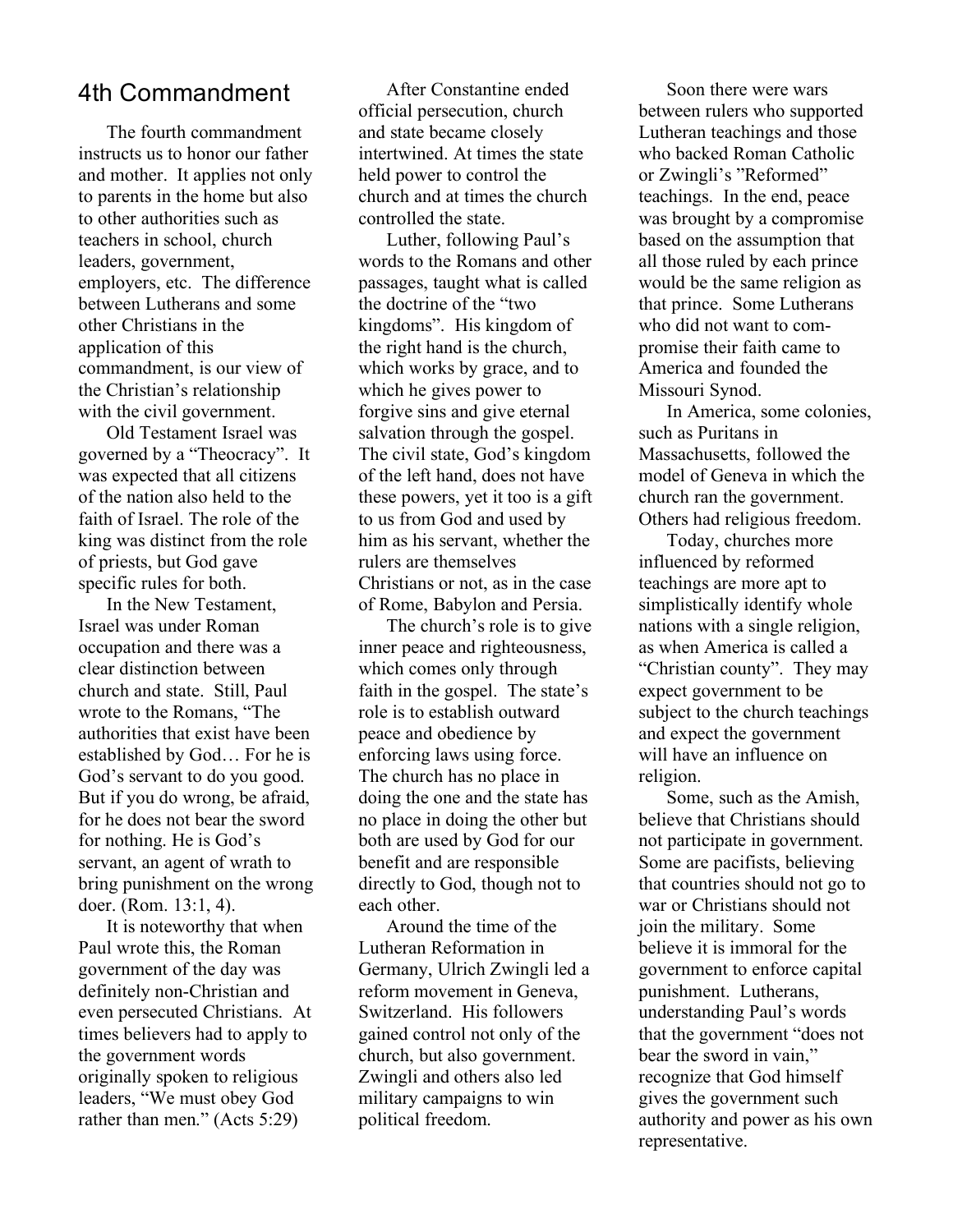### Fifth Commandment

The fifth commandment, "You shall not murder", is probably the most universally recognized laws of God among the religions of the world, yet there are still some differences in understanding of what this means.

The King James Version translation is "You shall not kill." A few take this to mean that we also should not kill animals, as we do for food. This is not a teaching of either the Christian or Jewish religions, since it is recorded that God said to Noah and his family after the flood, "Everything that lives and moves will be food for you. Just as I gave you the green plants, I now give you everything." (Gen. 9:3).

Some, including Christian groups, take this as a prohibition of capital punishment and of war. God repeatedly makes clear that this is not his intent, from the words in Genesis, ""Whoever sheds the blood of man, by man shall his blood be shed" (Gen. 9:6) to Paul's words about the government, "…he does not bear the sword for nothing. He is God's servant, an agent of wrath to bring punishment on the wrong doer." (Rom 13:4)

As last month's discussion on the fourth commandment noted, God gives the government authority to wage just war. Repeatedly in the Old Testament, God directly instructs the Israelites to go to war against various enemies to defend themselves. Without a direct command from God,

however, it remains difficult to discern which wars are truly just and acts of defense and which may be based more on our own sinful desires.

Within the last half century, a new disagreement has arisen about this commandment, and that is whether it applies to abortion and euthanasia.

A basic principal is that we have no individual right to decide for ourselves who should live or die, even ourselves. God says, "You are not your own; you were bought at a price." (1 Cor. 6:19-20) God reserves that right to himself and his representatives. He says "There is no god besides me. I put to death and I bring to life," (Deut. 32:39)

A question debated today is whether an unborn child is equal to a living, breathing person. God answers this in verses shortly following the 10 commandments. After prescribing capital punishment for murder, he explains, ""If men who are fighting hit a pregnant woman and she gives birth prematurely but there is no serious injury, the offender must be fined what-ever the woman's husband demands and the court allows. But if there is serious injury, you are to take life for life." (Exod. 21:22-23) Causing the death of an unborn child is treated the same as murder.

The value God places on an unborn child is described in the Psalms: "For you created my inmost being; you knit me together in my mother's womb.

I praise you because I am fearfully and wonderfully made;

your works are wonderful, I know that full well. My frame was not hidden from you when I was made in the secret place.

When I was woven together in the depths of the earth, your eyes saw my unformed body.

All the days ordained for me were written in your book before one of them came to be." (Psal. 139:13-16)

An example of euthanasia is in 2 Sam. 1. A man reports that when Saul was mortally wounded and was dying, he killed him. King David, recognizing this as equal to murder, sentences the man to death. When the jailer in Philippi was in despair and about to kill himself, Paul called out words that apply to us also, "Don't harm yourself" (Acts 16:28)

Lutherans are not as rigid as some others in absolute prohibitions against drinking alcohol or smoking tobacco, but it is true that such things which clearly hurt the health of us or others, including illegal drugs, wrongfully damage and even destroy the life which God has given.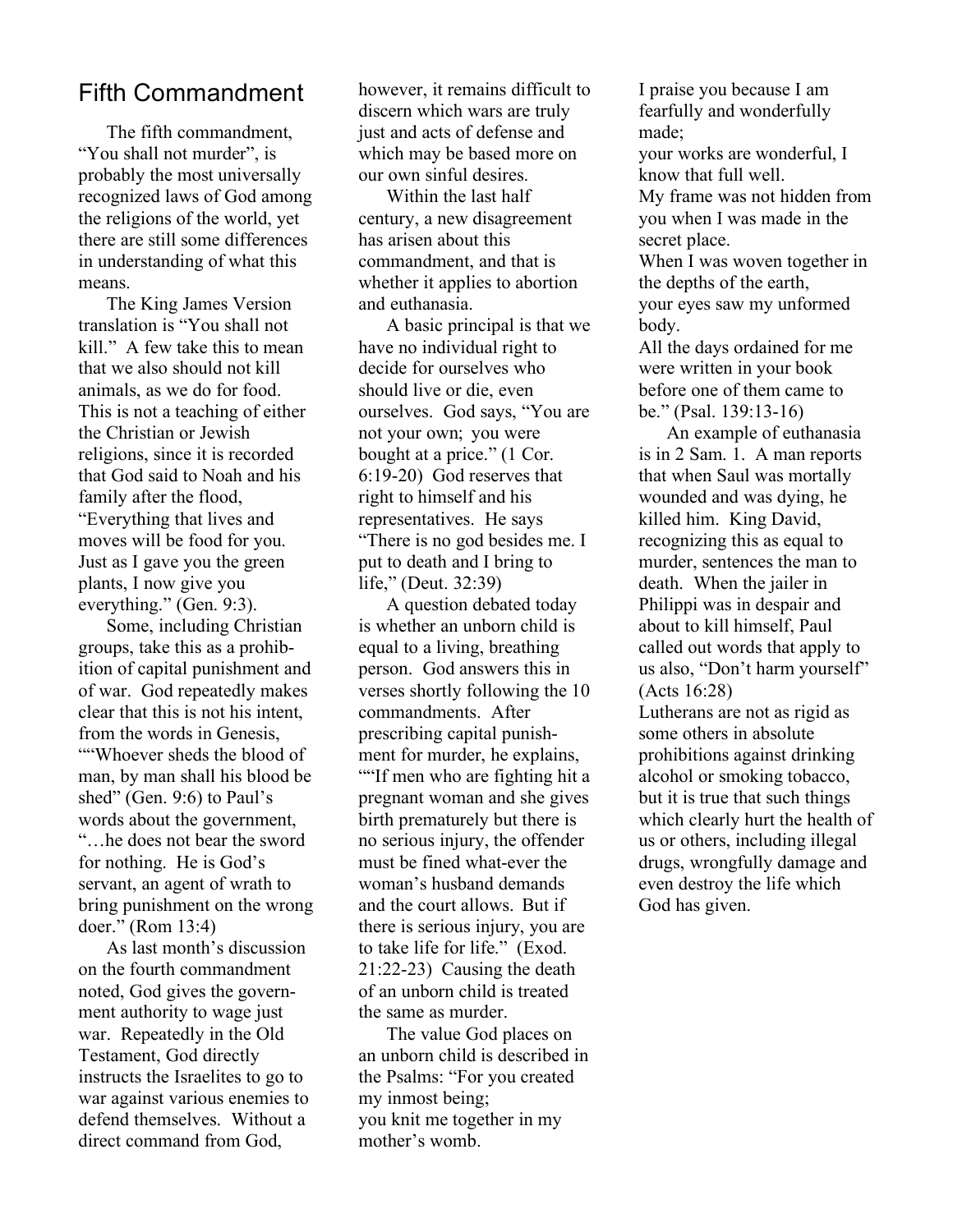#### Sixth Commandment

To some, it seems that Christians act as if the worst sin of all is breaking the sixth commandment, "You shall not commit adultery". It is not worse than the others, but neither, as some seem to act, has it ceased to apply to us today.

specifically, adultery is sexual intimacy with another person's spouse. Included in the wider meaning, however, is any sexual intimacy between those not married to each other. This includes fornication, often translated "sexual immorality", which is sexual intimacy by those not married at all. God's word says, "Marriage should be honored by all, and the marriage bed kept pure, for God will judge the adulterer and all the sexually immoral." (Heb. 13:4)

By this commandment, God is protecting marriage and the family. Sexual intimacy outside of marriage ruins a marriage relationship, which God intends to be a lifelong union of one man and one woman. Jesus says, "'For this reason a man will leave his father and mother and be united to his wife, and the two will become one flesh.' So they are no longer two but one. Therefore what God has joined together, let not man separate." (Mark 10:7-9)

God does not want marriage to end in divorce, but God's word does acknowledge that when a marriage is already destroyed, legal divorce is permissible, though

reconciliation and forgiveness, where possible, are always the ideal. Jesus said, "Moses permitted you to divorce your wives because your hearts were hard. But it was not this way from the beginning. I tell you that anyone who divorces his wife except for marital unfaithfulness, and marries another woman commits adultery. (Matt. 19:8-9) Committing adultery is obviously "marital unfaithfulness" and this may also be understood to include desertion and dangerous abuse.

The Roman Catholic Church requires those who want to remarry after divorce to have an annulment, which is a statement that the former marriage was not a real marriage, but Lutherans and others do not operate with this understanding.

Today, a major difference between churches in their understanding of God's will for human sexuality is whether or not homosexuality is wrong.

The Bible condemns homosexuality by name and by description in many places. Paul writes that it is because of sinful rebellion that "God gave them over to shameful lusts. Even their women exchanged natural relations for unnatural ones. In the same way the men also abandoned natural relations with women and were inflamed with lust for one another. Men committed indecent acts with other men, and received in themselves the due penalty for their perversion." (Rom. 1:26-27) Some suggest that homosexual behavior is wrong

only outside of a loving, committed relationship. The Bible is more clear than this. "If a man lies with a man as one lies with a woman, both of them have done what is detestable." (Lev. 20:13)

Others claim that some are born to be homosexuals and therefore God made them this way so it is actually natural for them. First, we must recognize that although God made Adam and Eve in his own image, all human nature is ruined by sin. We are all born sinful, not the way God wants us to be, and all who follow only their human nature are sinning. Paul writes, "Put to death, therefore, whatever belongs to your earthly nature: sexual immorality, impurity, lust, evil desires and greed, which is idolatry. Because of these, the wrath of God is coming." (Col. 3:5-6)

Some, discounting the Old Testament and Paul as out of date or misled by their culture, claim Jesus himself never said anything against homosexuality. This denies his clear word, "at the beginning of creation God 'made them male and female. 'For this reason a man will leave his father and mother and be united to his wife.'" (recorded both in Mark 10:6-7 and Matt. 19:4-5) Here, Jesus himself makes clear both that God makes people either male or female (not a variety of other options) and that this means that sexual intimacy and marriage is to be between a man and a woman.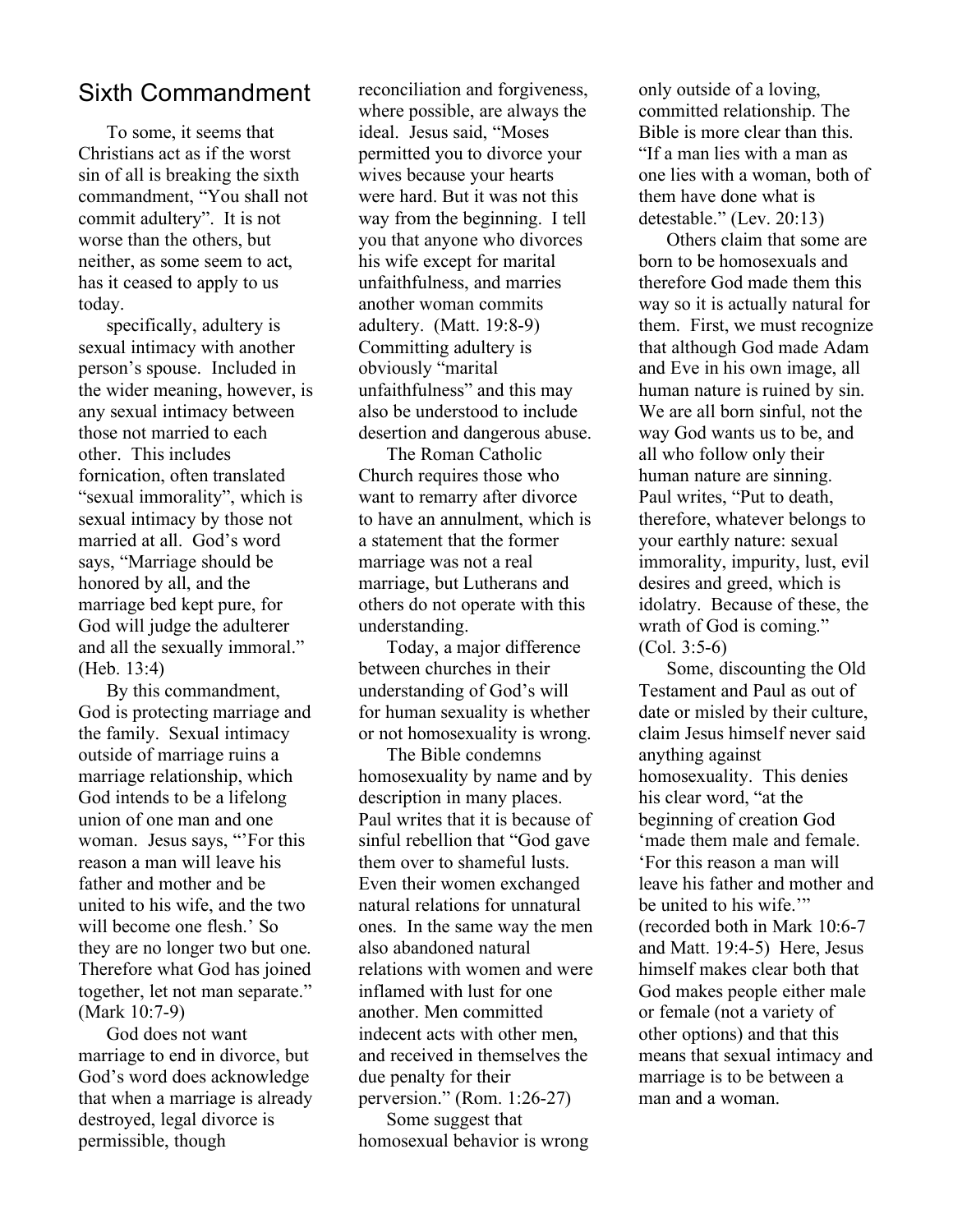## **Seventh** Commandment

There is little disagreement about the meaning of God's clear commandment, "You shall not steal".

A few church groups, believing that Christians should have no private property at all, have practiced communal living. They have pointed to the practice described in the book of Acts, "No one claimed that any of his possessions was his own, but they shared everything they had." (Acts 4:32) First, they make the common mistake of misunderstanding a description of what some believers did as a description for all believers to follow. Second, they disregard what Peter says to one who sold his land to donate it, "Didn't it belong to you before it was sold and after it was sold, wasn't the money at your disposal?" (Acts 5:4). This shows that they did still recognize the ownership of private property.

Each of the ten commandments protects something good God has given us. The seventh commandment protects personal possessions. God does want us to have possessions and so wants to protect me and my neighbor from losing them.

As with life itself, it is because God is the giver of all we have that we are to respect what he has chosen to give to others and we are also responsible to him for how we

use what he has given to us. Everything in the world belongs to God and we are simply his managers, using what he entrusts to us in ways that he wants. We are reminded by a scripture commonly heard at Thanksgiving time, "You may say to yourself, 'My power and the strength of my hands have produced this wealth for me,' but remember the Lord your God, for it is he who gives you the ability to produce wealth." (Deut. 8:17-18a)

Paul writes, "He who has been stealing must steal no longer, but must work, doing something useful with his own hands, that he may have something to share with those in need." Here we learn both how God intends us to get what we have, that is by earning it, and also how God intends for our neighbor to have what they need, that is by our sharing with them.

The child of God recognizes that there are many ways of "stealing" that are not necessarily illegal. "One who is slack in his work is brother to one who destroys." (Prov. 18:9) Being careless or lazy is equal to stealing what we may have appeared to have earned.

A clear and complete understanding of this commandment is what leads the Christian to be a good steward of the environment and natural resources. When god told Adam, "Fill the earth and subdue it." (Gen. 1:28a) he did not intend for him to use it selfishly and ruin it but to take good care of it so that it remained "very good" for the

future generations that are implied in God's command. Even if we have worked hard for the many luxuries we enjoy, the high demand our consumer culture places on the earth's resources can end up "stealing" them from the disadvantaged and poor around the world today who can no longer afford them and from future generations who pay the price of depleted resources and pollution.

The fulfillment of this commandment includes contentment with what God has chosen to give us and care for our neighbor also.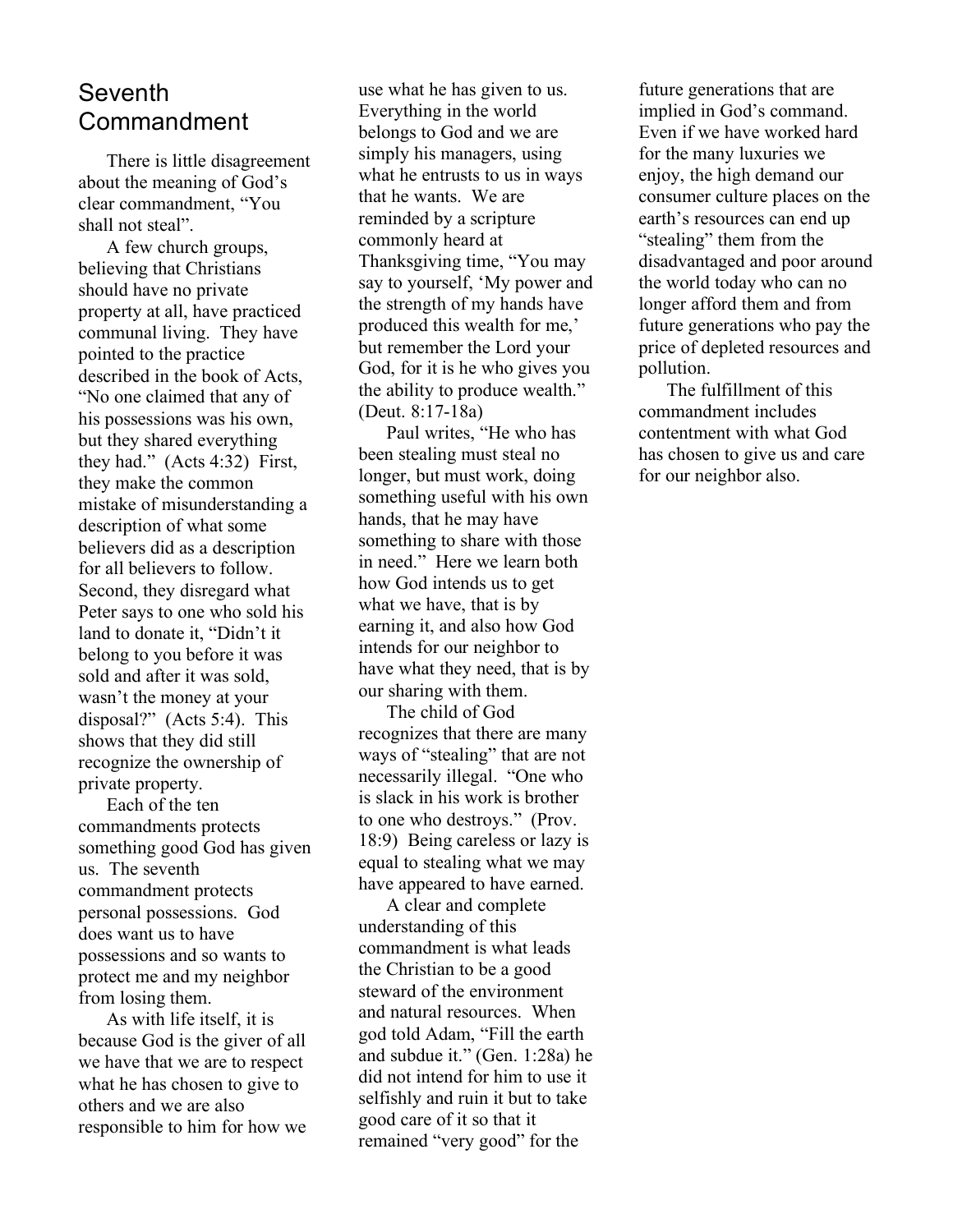# Eighth Commandment

As with the seventh commandment, there is little disagreement among Christians about the meaning of the eighth commandment, "You shall not give false testimony against your neighbor." Obviously, this means we should not tell lies. The words of this commandment refer specifically to situations in court, but the spirit of the commandment applies to every setting in life.

Luther connects this commandment to the previous one, "You shall not steal." He notes that a good reputation is a person's most precious possession. It is also virtually impossible to return once it has been taken away.

As with the other commandments, the spirit of this commandment includes not only what we should not say but what we should say, think and do. Each of the commandments protects a good gift God wants us to have. This one protects truth and justice.

Some denominations are more known for their focus on justice and social issues than the LCMS. We should not forget that these things are important to us also. In the context of the commandments, Moses says, "Do not pervert justice; do not show partiality to the poor or favoritism to the great, but judge your neighbor fairly." (Lev. 19:15) Justice is not just people getting what they deserve but also getting

what they need. "Speak up for those who cannot speak for themselves, for the rights of all who are destitute. Speak up and judge fairly; defend the rights of the poor and needy." (Prov. 31:8-9) As Luther says, we are to "defend him and speak well of him."

This commandment, like the others, needs to be kept not only with our words but also in our thoughts. Prejudice and discrimination are contrary to Luther's encouragement to "Put the best construction on everything." It is not only wrong but foolish to make assumptions about people based on superficial differences.

Jesus says that we are not to judge others. This can be taken out of context. We are also to judge behavior, speaking up about what is right and wrong. But we cannot look into another's heart, as only God can, and are warned by Jesus, "Stop judging by mere appearances, and make a right judgment." (John 7:24)

In general it is good advice: "If you can't say anything good, don't say anything at all." Gossip itself is as wrong as anything one might gossip about. But sometimes our responsibility to truth and justice does compel us to speak, to testify, and to report to proper authorities.

As we consider what we will say, it is good to ask, "Is it true?" This can exclude what we have heard second hand or what is uncertain. Even the truth can be twisted or misused in ways that are as bad as falsehoods. Half truths can

easily be used to deceive as in exaggeration, false advertising and propaganda.

A second question to ask is "Is it helpful?" Paul writes, "Do not let any unwholesome talk come out of your mouths, but only what is helpful for building others up according to their needs, that it may benefit those who listen." (Eph. 4:29) Sometimes it is truly helpful for an individual or to protect others for us to point out what is wrong to an offender or to the authorities. At other times it is more helpful to keep silent. "He who covers over an offense promotes love, but whoever repeats the matter separates close friends." (Prov. 17:9)

While this commandment is one of the last, it is not one of the least. James writes, "When we put bits into the mouths of horses to make them obey us, we can turn the whole animal… Likewise the tongue is a small part of the body, but it makes great boasts. Consider what a great forest is set on fire by a small spark…All kinds of animals, birds, reptiles and creatures of the sea are being tamed and have been tamed by man, but no man can tame the tongue." (James 3:3, 5, 7-8) What we cannot do, we need God to do for us.

## Ninth and Tenth Commandments

Some will question, "What is the difference between the ninth and tenth commandments?" – especially